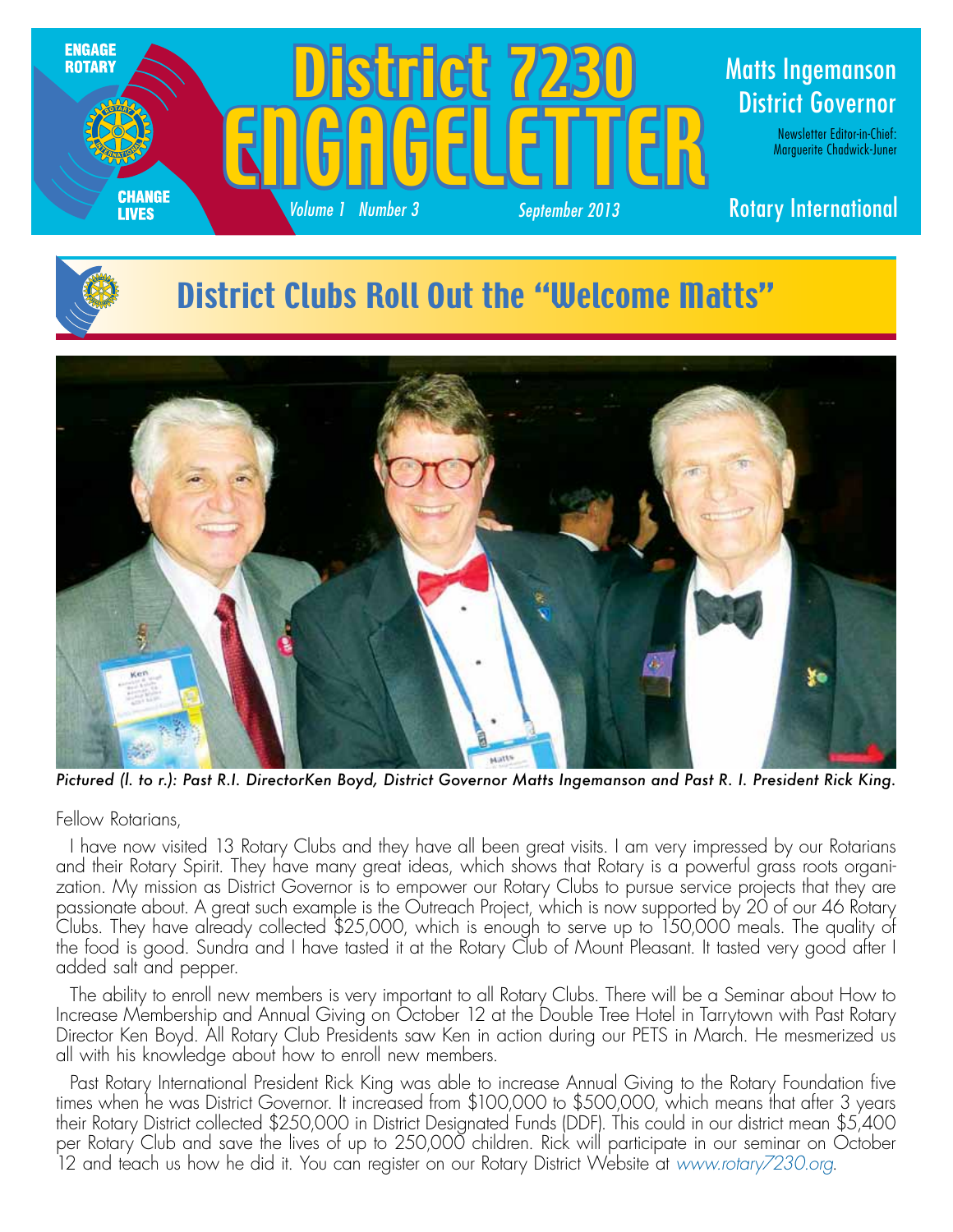

## Philanthrophist and Academician Kaushik Joins Briarcliff Rotary

The Rotary Club of Briarcliff Manor is delighted to announce that Prof. Surendra Kaushik, acclaimed philanthropist and Professor of Finance at Pace University has joined the Club.

Prof. Kaushik, Ph.D. in economics from Boston University, is Professor of Finance at the Lublin School of Business, Pace University in New York since 1981. He is also the Associate Director, Center for Applied Research since 1993, at that School, and Director, Center for Applied Research (Westchester) since 1986.

Prof. Kaushik established Mrs. Helena Kaushik Women's College in 1999 in his native place Malsisar, Jhunjhunu, Rajasthan, where there was no college in a 35-kilometer radius, let alone a women's college. The college, which provides tuition-free education to women in a povertry stricken area, has graduated 1,300 students since its inception with Bachelor's and Master's Degrees.

The Briarcliff Rotary welcomes Prof. Kaushik to the Club.



*Pictured (l. to r.): Prof. Kaushik and Rotarian and Immediate Past President Krishnan Chittur.*



# On-To-Bermuda 2014

Hold the dates of March 9<sup>th</sup> to the 16<sup>th</sup>, 2014 for District Governor Matts Ingemanson`s On-to-Bermuda event. This will be a special visit to that beautiful Island. This trip will include visits by Matts to the four Bermuda Clubs, a celebration of "90 Years of Rotary in Bermuda" on the  $15<sup>th</sup>$ , an event to honor PDG Walter Maddocks for his countless contributions to Rotary, and many other exciting events. Watch future District Engageletters for more exciting details as they become available.

Planned are two dates of arrival – Sunday the  $9<sup>th</sup>$  and Wednesday the  $12<sup>th</sup>$ .

Please contact Coby Ellingwood at *coburn.ellingwood@altour. com* or 914-993-4044 for information on group hotel rates air, transfers, etc.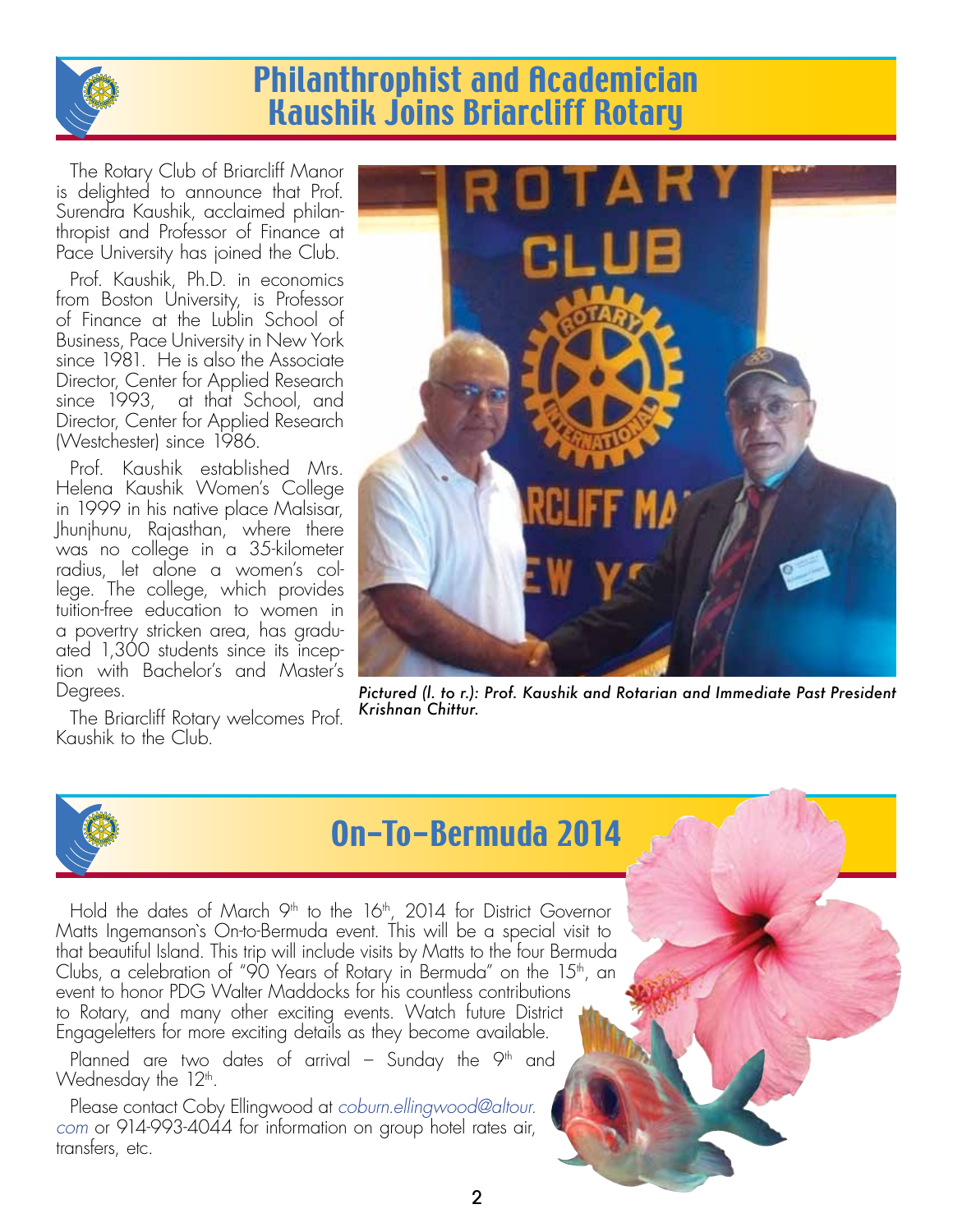

## Bronxville Club and District Grant Brings Technology to After-school Program

In Southwest Yonkers Iglesia San Andres, a community-based Episcopal church, provides essential services to the residents of the community around it. Food pantry, after-school programs with homework help, English-as-a-Second-Language, summer camp, the Church is a lifeline for many children.

Among the church's outreach program volunteers are students from Sarah Lawrence College and Bronxville High School, working on projects that have received support from the Rotary Club of Bronxville and Rotary International District 7230.

The most recent development in the year-old partnership is the addition of four iPads to the resources available for work with the children who come to the center. The student volunteers



are using the tablets in back-to-basics programs to improve skills in math, science, reading and writing, general tutoring and homework help, as well as enrichment programs that help motivate the children to focus on learning. Reverend Yamily Bass-Choate, rector of the church and director of the outreach programs, reported that she watched one child improving her English daily through work with one of the student tutors and an iPad app.

One Sarah Lawrence student researched a variety of free apps – ranging from literacy and math skill building programs to games that encourage reading – that the student volunteers have downloaded.

"These devices will have a profoundly enjoyable impact on the academic, artistic, and technical skills and interests of our students," said Reverand Bass-Choate.

The iPads are also enabling the college and high school volunteers to pursue new and exciting projects, said Sarah Lawrence Professor Kim Ferguson. Among them is a recipe search and cookbook design for a nutrition program. A "pen-pal" project, focused on literacy and cross-cultural understanding with the Janada Batchelor Foundation for Children in Tanzania, is planned for the future.

Underlying the work at Iglesia San Andres is the concept of partnership and learning by all parties. The context for the Sarah Lawrence students in the 2012-2013 academic year was a psychology course – "Child and Adolescent Development in North American and African Contexts" with a 'service-learning' component. The Bronxville High School students were enrolled in a "Humanities Research Seminar."

Bill Meyer, teacher of the Bronxville High School Humanities seminar said that an important goal was to help his students connect their classroom work with the profound experiences they found outside the classroom, providing them with a better understanding of the community in which they live and work.

In addition to their regular classroom schedule, the two classes met together once a month with their teachers and invited guests from both faculties to reflect on community partnerships and service learning and the implementation of effective community-based work. A series of three interdisciplinary roundtables on the theme "Inequalities and Opportunities," each with participating SLC and BHS faculty and community members were held during the year.

While the students tutored and interacted with the children at San Andres they began to consider ways they could contribute even more. By discussing their ideas with San Andres' staff and their teachers, students were able to better understand the objectives of the agency and how they could best work together. The project will continue in the fall.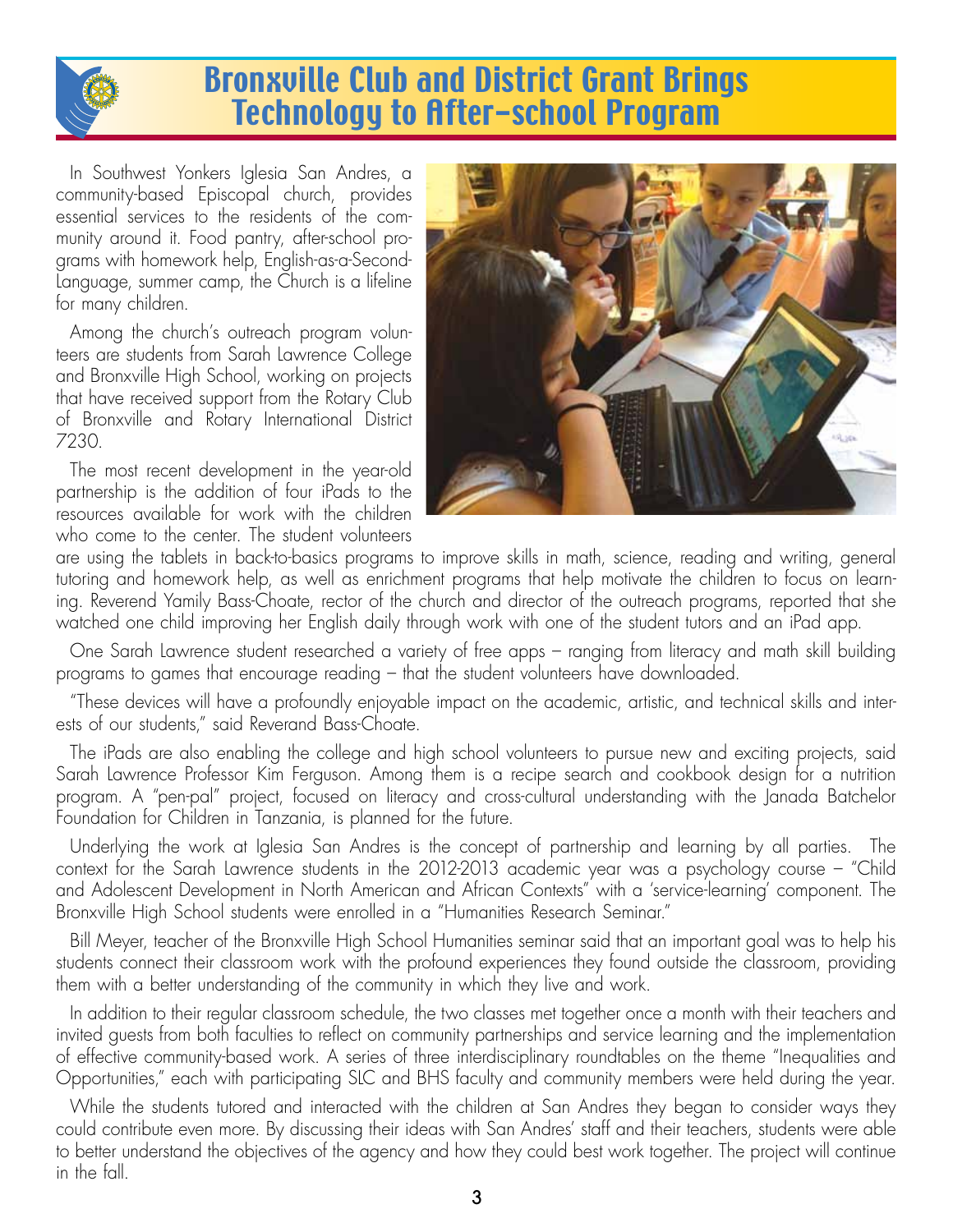

# Cortlandt Manor Recognizes The Best



*Pictured (l. to r.): Charles Hellmich of Mahopac National Bank, Evan Liaskos of Cortlandt Colonial Restaurant, Melissa Smith of Panas High School, Supervisor Linda Puglisi, Rotarian Vickie Winkelmann, Dominic Volpe of Domenic's Cleaners and NYS Trooper Awardee.*

This year at the Annual Anniversary Celebration the Cortlandt Manor Rotary took the opportunity to recognize some of the BEST in our community!

Awards were given to Mahopac National Bank for the Best Corporation in our area for their support on literacy projects for Rotary Clubs around our District for many years in addition to many other charitable endeavors. Charles Hellmich accepted the Award for Mahopac National Bank.

Evan Liaskos from Cortlandt Colonial Restaurant was recognized as the Best Restauranteur for his constant good deeds for the citizens in need in our community. He has done many things over his years including Easter Dinner for the Fire Victims of Hudson View Apartments to Giving Back 20% to Charities in the Area doing dining events at CCR plus many other noteworthy ways of contributing to our community.

Melissa Smith of Walter Panas was awarded Best Teacher of the Year. Melissa has a long history of personal contribution to her community. In addition to being a role model to students, she has started a number of clubs and organizations to do everything from deal with grief to contribute to their neighborhoods.

Supervisor Linda Puglisi and Rotarian Victoria Winkelmann both received the highest honor in Rotary as they became Paul Harris Fellows. They joined the ranks of Mother Theresa, Itzhak Perlman, Jane Goodall, Arnold Palmer, Queen Noor and many more distinguished citizens of the world.



*Linda Puglisi (l.), Supervisor of the Town of Cortlandt and on right Rotarian Victoria Winkelmann, Secretary of Cortlandt Manor Rotary Club were both awarded as Cortlandt Manor Rotary's newest Paul Harris Fellows.*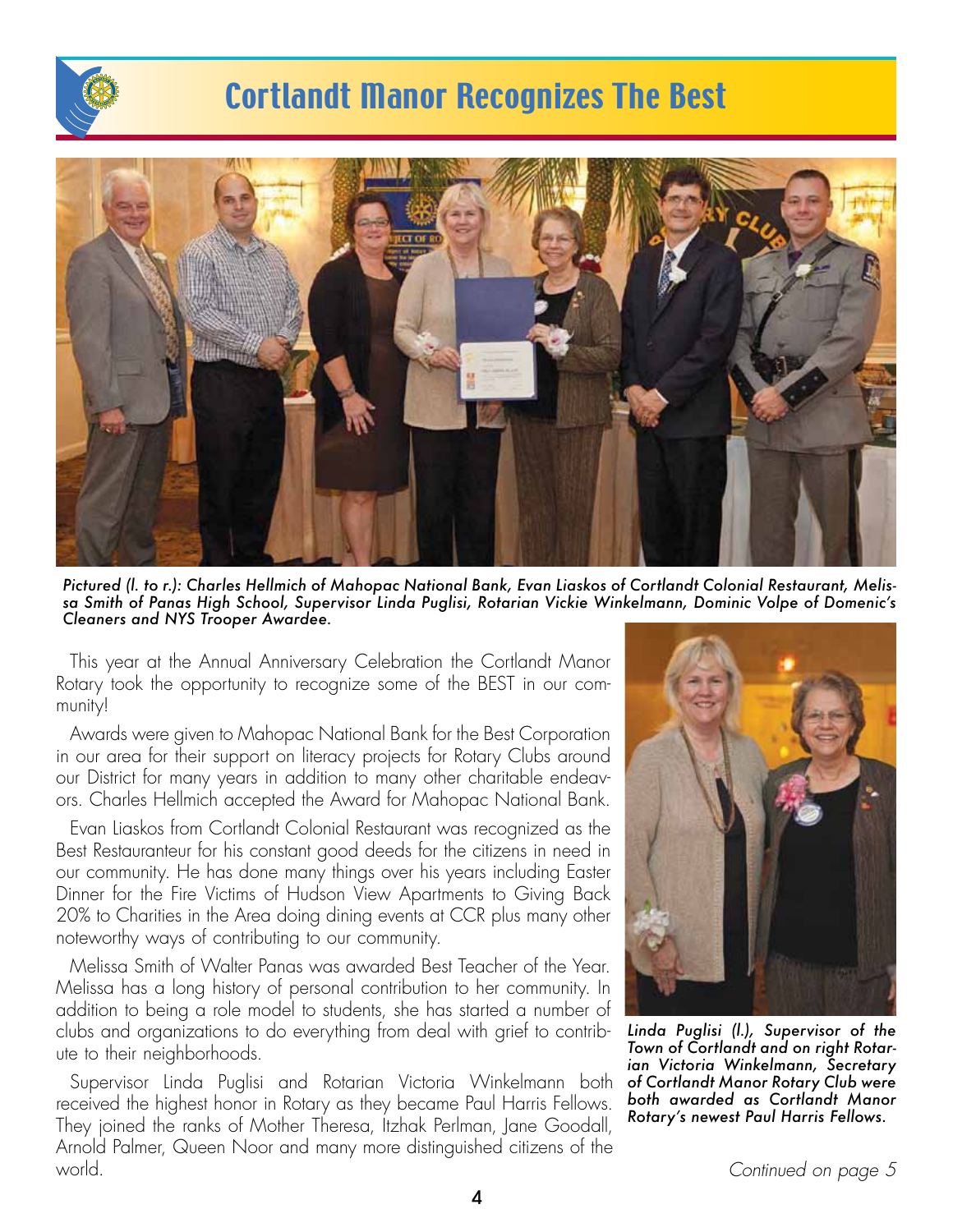

The award for Best Business was presented to Domenic Volpe of Domenic's Cleaners and Tailors who constantly helps the Veterans and many other charities in any number of ways from donating cleaning to supporting fundraisers for nonprofits. He

volunteers his time as well, being involved with many civic organizations and serving on boards in our communities.

The Best Law Enforcement Officer was given to a local State Trooper who has been very involved with community service and serves as a member of the Coast Guard.



### Bronx Rotary Club Welcomes Its Sixteenth Gift of Life Child

Jaedan Ramkaran, a sixteen month old boy from Trinidad, arrived with his mom, Jacqueline on Tuesday, August 20, 2013. He is the newest Gift of Life child sponsored by the Rotary Club of the Bronx. He and his mom were met at JFK airport in the wee hours of Tuesday morning by Bronx Rotarian Ed Hicks and Gift of Life D7230 Chair and White Plains Rotarians Georgene and Joe Mongarella.

Jaedan and Jackie attended the Bronx Club's meeting on August 27 and Jaedan, dressed in sunny yellow to match his personality, absolutely charmed everyone with his freely bestowed smiles. Members were happy to see that he seemed to have a decent appetite, his color was good, as was his stamina. So many of the children the Club has sponsored in the past could not make those claims pre-op.

As of the publication of this newsletter, Jaedan has



of his pre-



had many *them are Georgene Mongarella (l.) and Ed Hicks (r.).An obviously exhausted Jacqueline Ramkaran and son Jaedan were met at the airport at 1 a.m. Pictured with* 

op testing and visits with his care team as well as his pre-op exam by his surgeon, Dr. Samuel Weinstein of Montefiore's Children's Hospital in the Bronx. His surgery is scheduled for September 10.

The Rotary Club of the Bronx is grateful for the support of Louise and Louis DiMeo who donated the funds for this surgery. You have changed the destiny of this child forever! The Club is also thankful for Jaedan and Jackie's host while they are in New York, Lucille Payne of the Bronx.

And last, but by no means least, a big thank you to Georgene Mongarella and her incredible Gift of Life team, especially, Ed Hicks, Lyn Roth Jacobs and Mike Fix, who made so many things possible for Jaedan, from finding carseats, a crib and a host, to being at the airport at 1 a.m., and to helping Jaedan make all his doctor's appointments.

*Jaedan Ramkaran from Trinidad gives a pre-op hanging loose sign.*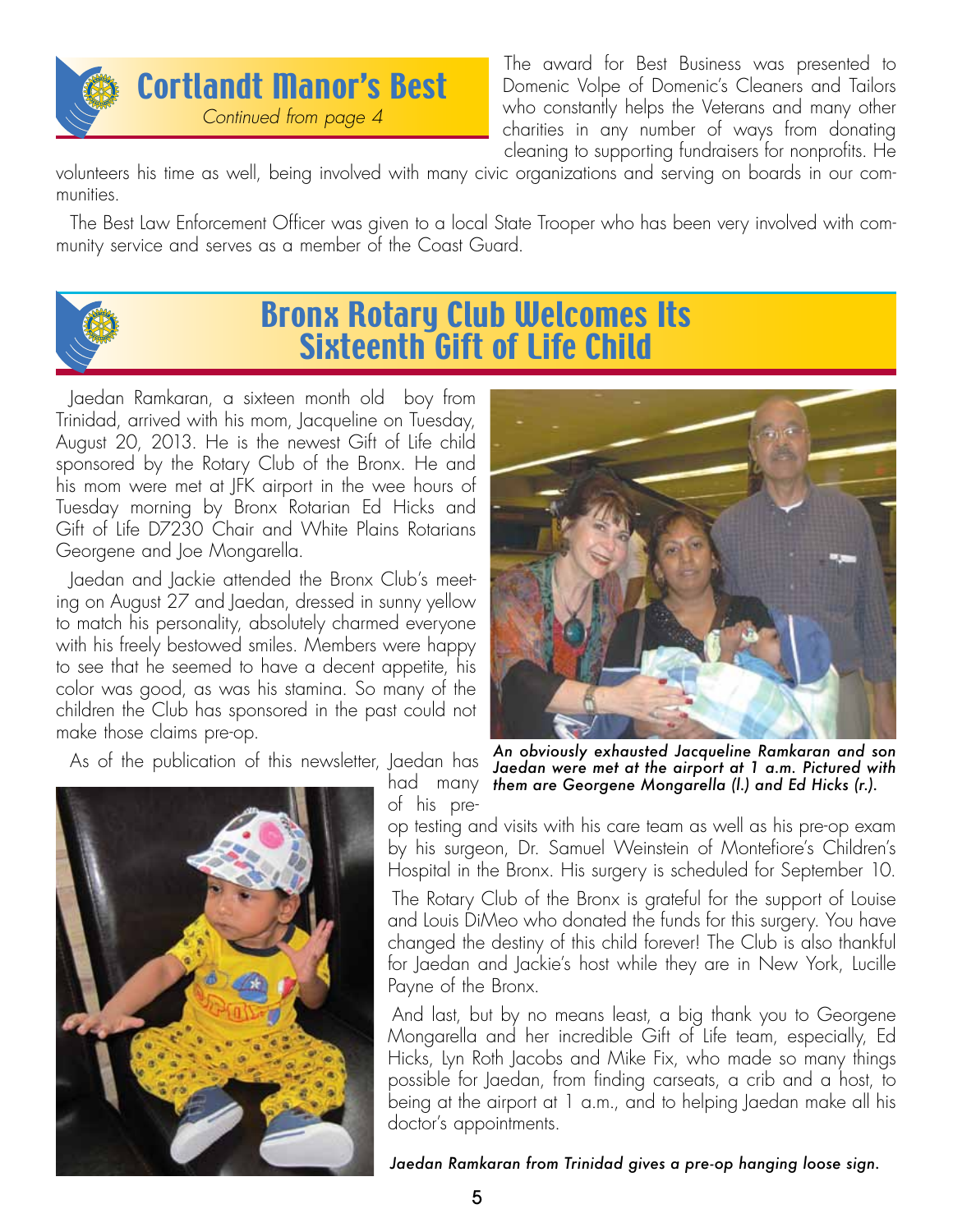

# VISIT CUBA!

### **A Trip of a Lifetime...Specially Designed For Rotarians February 23 to March 1, 2014**



The Bedford-Armonk Rotary Club, working with Insight Cuba\* and District 7230, has put together a special trip to Cuba for Rotarians, their families and friends to learn about the history, culture, art, music, agriculture, business, education, and health services in Cuba – the first international location of Rotary.

This 7 day/6 night educational trip is a full schedule of meaningful people-to-people meetings in the cities of Havana and Santiago de Cuba including - subject to modification:

- Managers in the hotel industry
- Artists at Casa Taller Antonio Eriz
- Dancers from the ProDanza Ballet School
- Patients and doctors at a local health clinic
- Farmers at Vivero Organoponico an organic urban
- Jazz musicians at the Casa Artex and the La Zorra y El Cuevo
- Members of the Afrocubanismo movement and the Casa Artex
- Owners of emerging businesses including "casa particular" (B&B) industry
- Faculty and students at the Literacy Museum and the University of Havana
- and, of course, visits to El Morro castle, Ernest Hemingway's house, and a cigar factory!

Interested?...contact Bedford-Armonk Rotarian Janet Walsh at *jlwalsh@aol.com* or log on to *https://booknow. insightcuba.com/icgroupenroll/joingroup.aspx* and type in "RotaryClub" for the Username and "BARC223" for the Password.

\*Travel provided by Insight Cuba, a division of Cross-Cultural Solutions; a licensed provider of people-to-people travel.